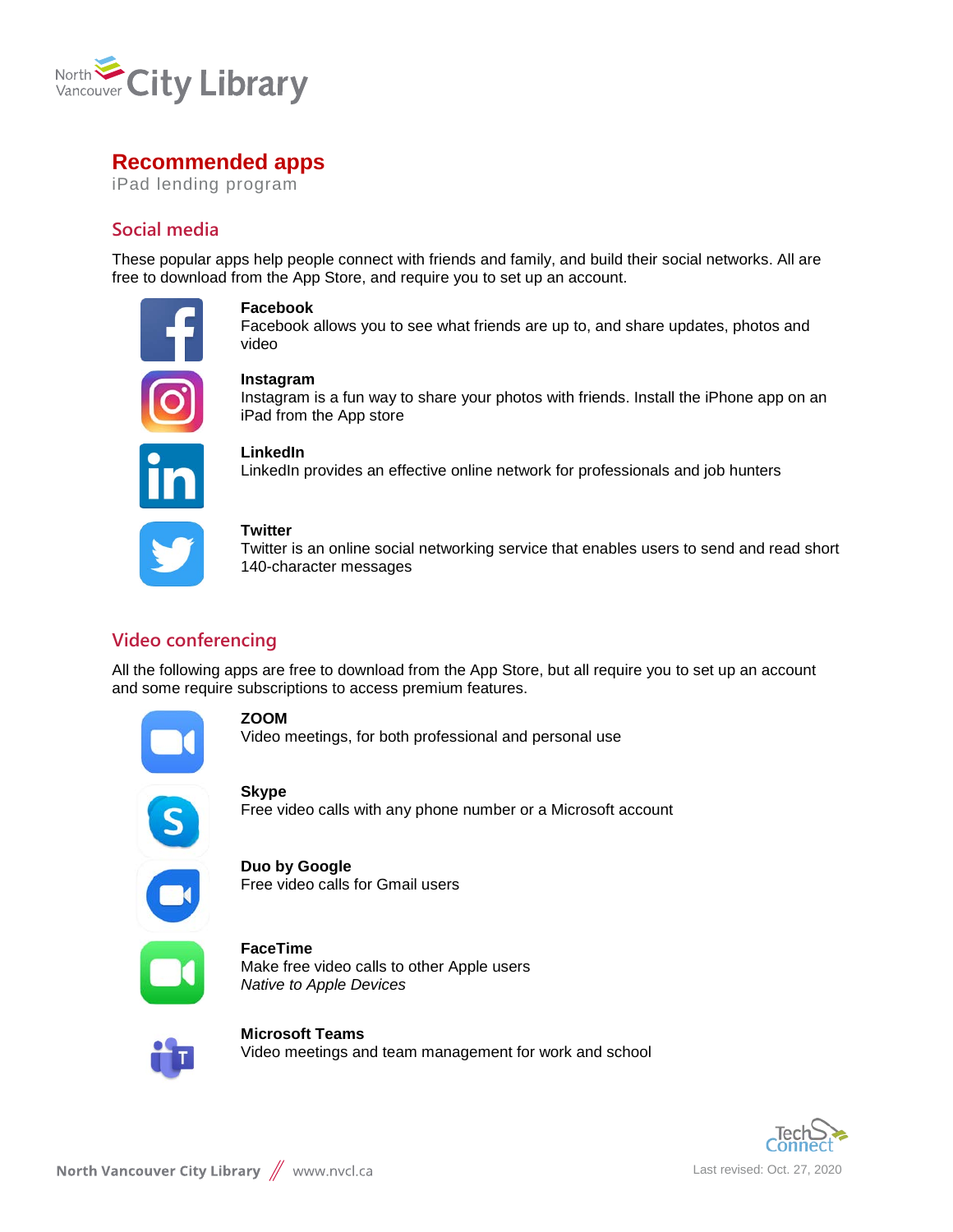

# **Productivity**

All these apps are free to download and offer help with editing photographs, preparing documents, scanning and storing files and financial planning.



### **Canva**

Canva makes design amazingly simple (and fun)! Create stunning designs with your photos and videos — even if you're not a design expert!

#### **Dropbox**

Dropbox lets anyone upload and transfer files to the cloud, and share them with anyone



### **Evernote**

Evernote gives you the tools you need to keep your work effortlessly organized



# **Microsoft Excel**

The spreadsheet app, lets you create, view, edit and share your files quickly and easily. *Requires a subscription*



### **Microsoft Word**

You need a Microsoft account to be able to sign in, create and edit your Word documents. *Requires a subscription* [https://apps.apple.com/us/app/microsoft](https://apps.apple.com/us/app/microsoft-excel/id586683407)[excel/id586683407](https://apps.apple.com/us/app/microsoft-excel/id586683407)

|--|

### **Mint**

Mint is the free app that brings together everything from balances and budgets to your goals, credit score and more. <https://apps.apple.com/ca/app/mint-personal-finance-money/id300238550>

# **Scanpro**

ScanPro App is a scanner app for documents and it allows the user to create free, high-quality PDF or JPG scans.

# **Google Suite**

A suite of free apps from Google to help to you to stay connected, increase productivity and stay organized.



**Google Chrome** Fast, simple and secure browser



**Gmail** Secure, fast, and organized email

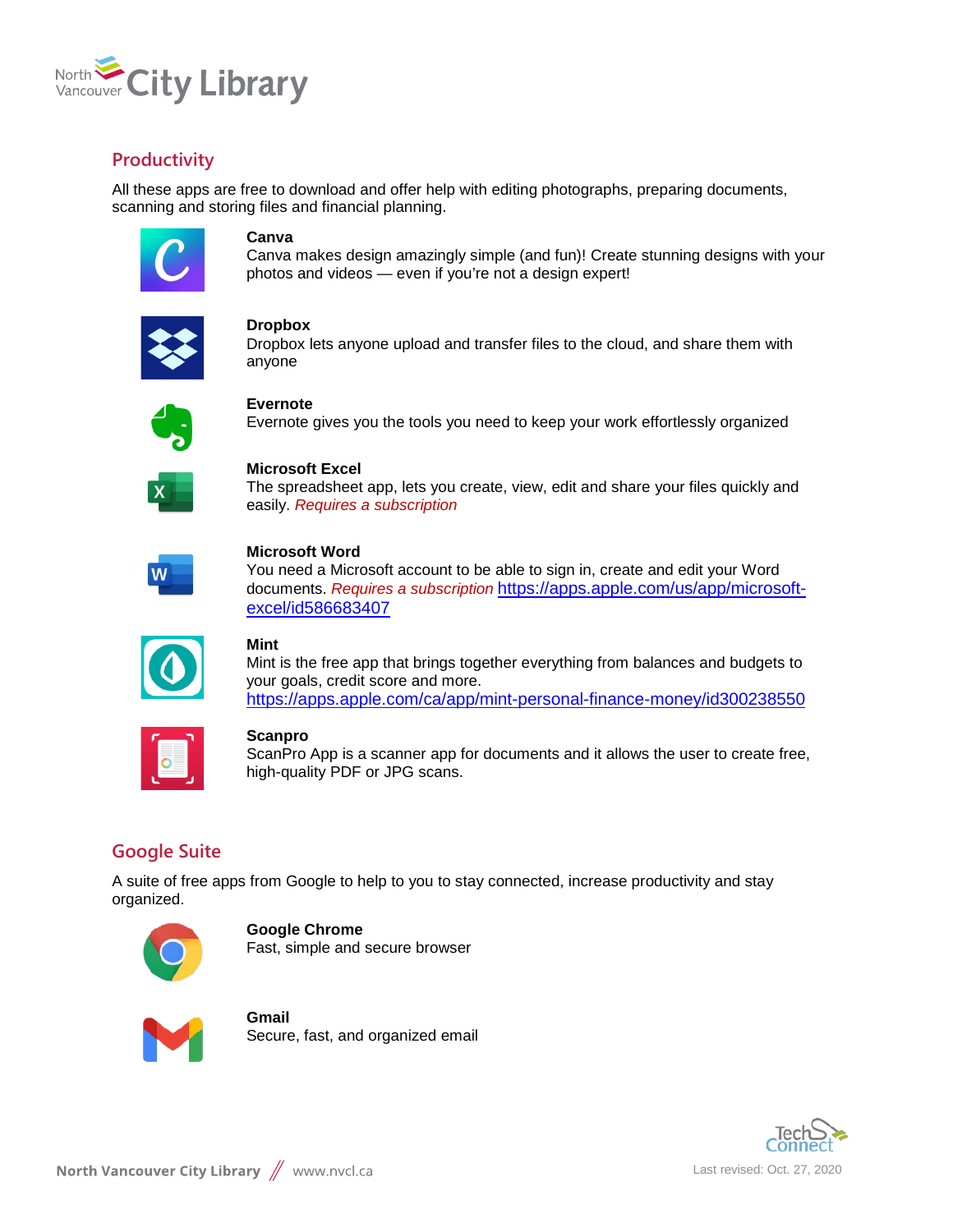



**Google Drive** A safe place to keep, access, and share your files



**Google Calendar** Lets you sync, schedule, book, and meet



**Google Docs** Sync, edit and share your documents, all for free



**Google Sheets** Open, edit and share spreadsheets, all for free



**Google Slides** Allows you to create beautiful presentations, for free



**Snapseed**

Snapseed is a complete and professional photo editor developed by Google

# **Streaming entertainment**

A range of apps offering free or subscription based service for streaming movies or listening to music.



### **Apple Music**

Apple's music streaming service. Subscription service; offers free trial *Native to Apple Devices. Requires a subscription*; *free trial available*



## **Apple TV+**

Apple's video service: buy or rent movies, subscribe to premium channels. *Native to Apple Devices. Requires a subscription*; *free trial available*



## **Disney+**

Disney's video streaming service, with TV shows and movies, including Disney's animated classics. *Requires a subscription*; *free trial available*



### **Netflix**

The subscription-based video-streaming giant, with 1000's of movies and TV shows. *Requires a subscription*; *free trial available*



## **Spotify**

Search for any track, artist or album and listen for free. Make and share playlists. Build your biggest, best ever music collection. *Requires a subscription*; *free version available (supported by ads)*